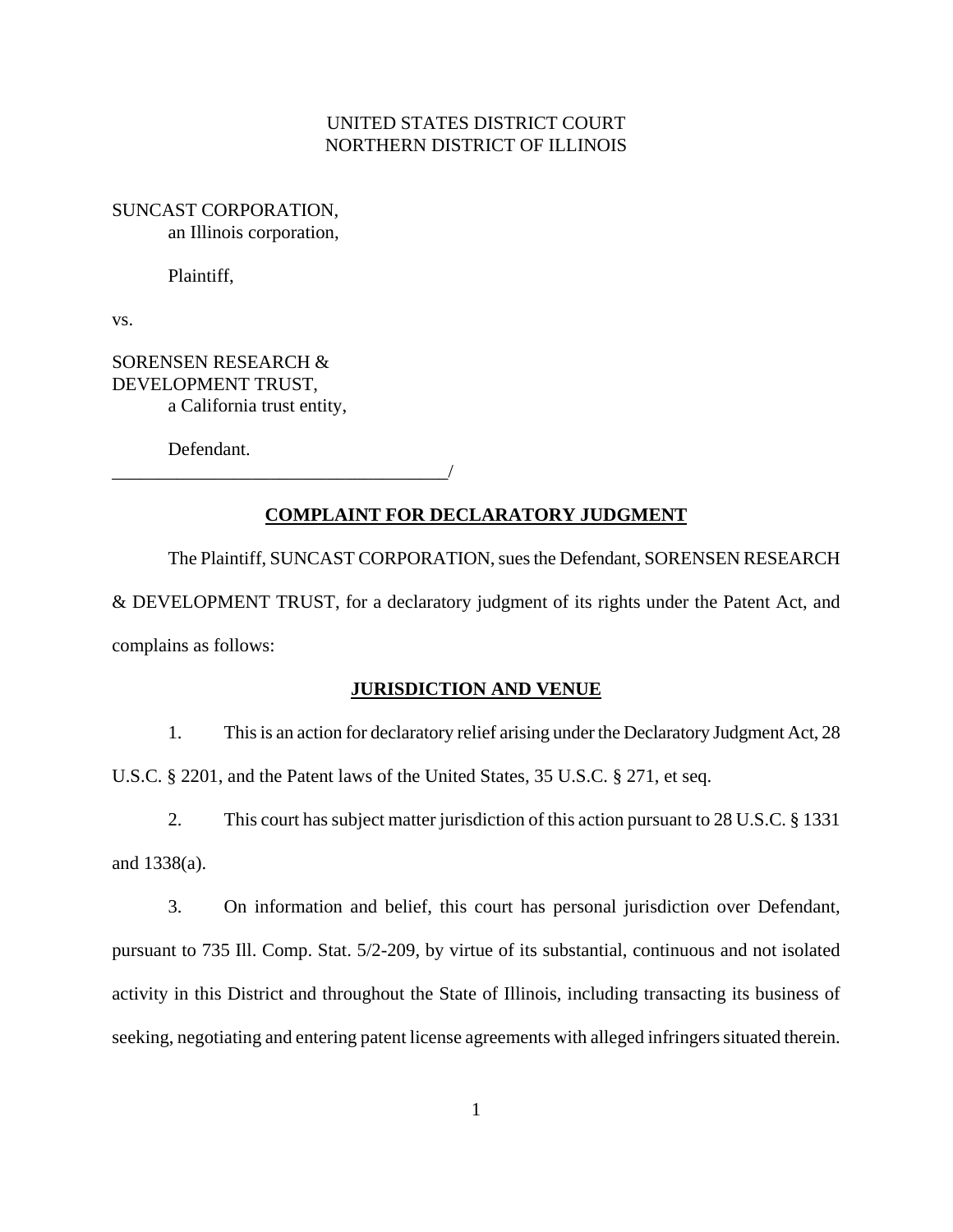By its own admission, Defendant has entered such licenses with multiple business entities based in this District, as well as other business entities having operations in this District and throughout the State of Illinois. Discovery is needed as to the nature and extent of such activity.

4. Venue is proper in this district, pursuant to 28 U.S.C. § 1391(b) and (c), because Defendant is subject to personal jurisdiction in the District, and because a substantial part of the events giving rise to this claim for declaratory relief and the subject matter thereof occurred within the District, including, without limitation, that Plaintiff received a patent licensing demand letter from Defendant in this District, and that Plaintiff's principal place of business is located in this District.

#### **THE PARTIES**

5. Plaintiff is an Illinois corporation having its principal place of business at 701 North Kirk Road, Batavia, Illinois 60510. Plaintiff is a manufacturer of a wide variety of products for use in the home and garden.

6. Defendant is a California trust entity having its principal place of business at 7040 Avenida Encinas, Suite 104-277, Carlsbad, California 92011. Defendant is in the business of acquiring and holding patents, including those purportedly covering inventions of its trustee, Jens O. Sorensen, and seeking, negotiating and entering licenses under such patents.

#### **BACKGROUND**

7. Defendant is the owner by assignment of U.S. Patent No. 6,599,460, entitled "Prevention of Void-Based-Irregularity Formation in Thin-Wall, Injection-Molded Plastic Product" and issued on July 29, 2003 ("the '460 Patent"). A copy of the '460 Patent is attached as Exhibit "A" hereto.

2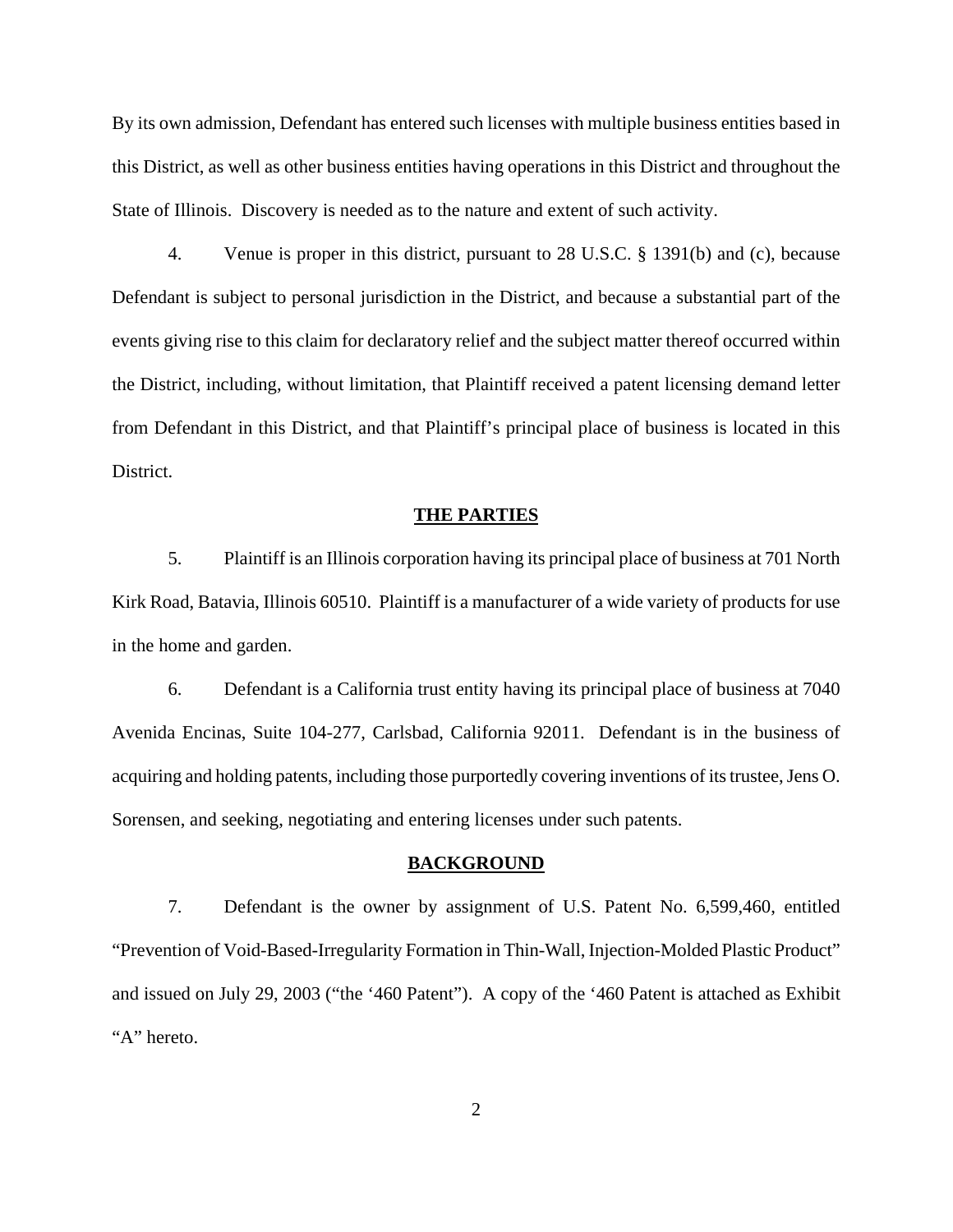8. On September 14, 2012, Defendant sent a letter to Plaintiff, alleging infringement of "at least Claim 1" of the '460 Patent by virtue of Plaintiff's manufacture and sale of the Suncast® Slide Trak™ Hosehandler™ hose reel. Claim 1 of the '460 Patent is directed toward a method of injection molding. A copy of the letter is attached as Exhibit "B" hereto.

9. In its September 14, 2012 letter, Defendant states:

 A. "This letter constitutes a notice of patent infringement in violation of 35 U.S.C. § 271";

 B. "Suncast must obtain a license and release under the '460 Patent for the Accused Products [i.e., the Slide Trak<sup>™</sup> Hosehandler™] it imported into, manufactured, offered for sale and/or sold within the United States";

 C. "Suncast is ultimately responsible for infringement of the '460 Patent in making, importing, offering for sale or selling its products and components";

 D. "Suncast is liable as a direct infringer for those products made by a process that infringe United States patents, including the '460 Patent";

 E. "This notice of infringement is an affirmative communication of a specific charge of infringement against the Accused Products satisfying the actual notice requirement for tolling damages";

 F. "Suncast must recognize that licensing the '460 patented technology will allow it to continue to enjoy all the benefits and competitive advantages offered by this useful patent. By contrast, failure to license its usage of the '460 patented technology can only lead to the risk and expense of litigation, an award of damages, and attorneys' fees";

G. "To protect Sorensen R&D's intellectual property rights, we cannot allow

3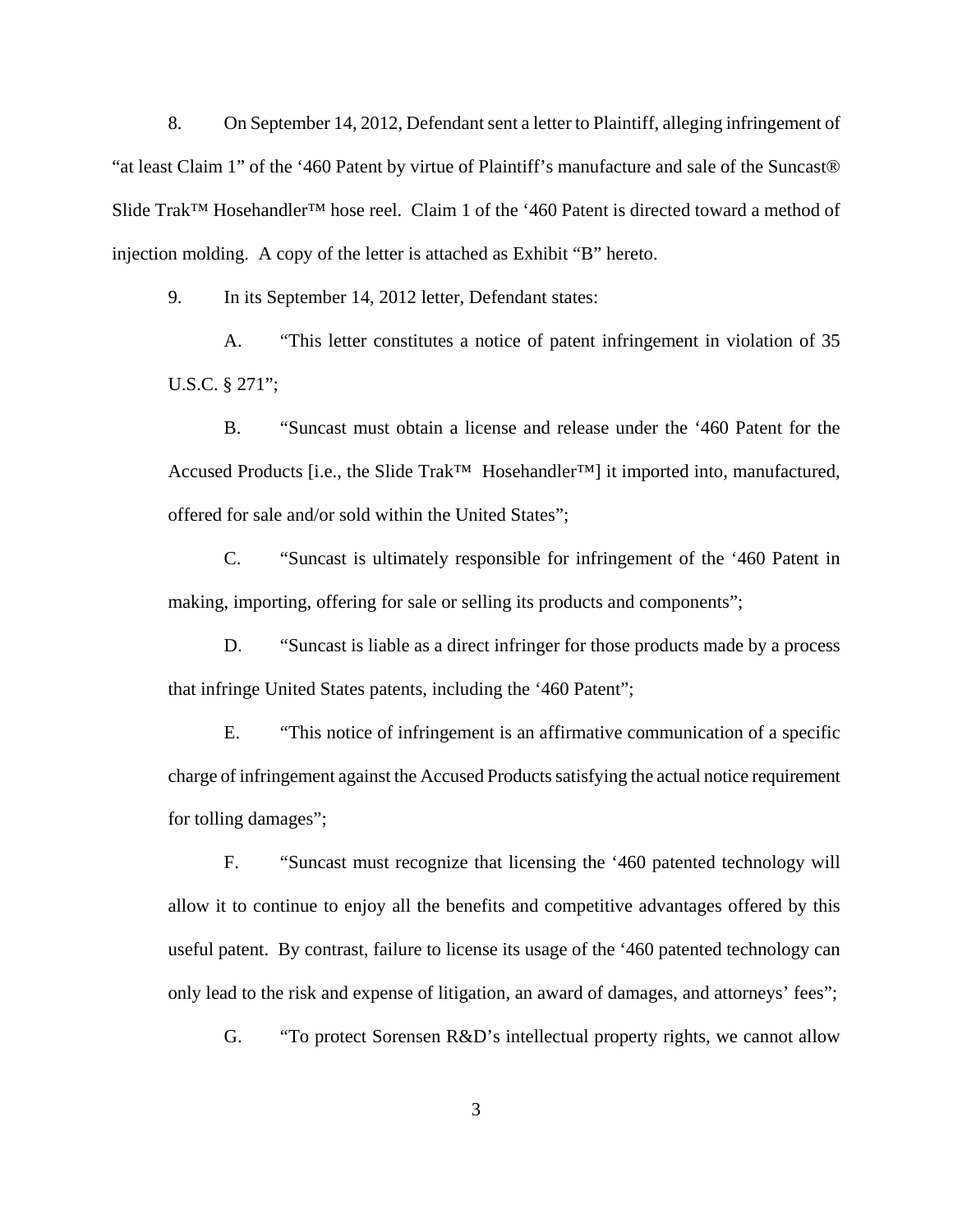Suncast's unlicensed usage to continue"; and

 H. "Sorensen R&D has established a pre-litigation floor for a reasonable royalty rate by licensing the '460 Patent for a standard royalty rate of \$240,000 or 6% of the total gross sales of the Accused Products for a release of the Accused Products."

10. The Slide Trak™ Hosehandler™ hose reel lacks particular elements and fails to perform certain steps required for literal infringement of the '460 Patent, nor do these elements or steps occur under the doctrine of equivalents.

11. As a result of Defendant's September 14, 2012 letter, an actual controversy exists between the parties. Defendant's unfounded accusation of patent infringement and demand for royalty payments threaten potentially serious consequences to the business operations of Plaintiff.

12. Plaintiff is entitled to be able to continue its longstanding manufacture, marketing and sale of hose reels in an atmosphere free of Defendant's unfounded accusation and demand, and therefore believes that it is necessary to invoke the protections of the Federal Declaratory Judgment Act in this matter.

13. Because of the serious nature of Defendant's infringement accusation and demand for royalties, Plaintiff believes that this accusation and demand must be addressed now, or else it will persist and cause damage to Plaintiff as a result.

# **COUNT I DECLARATORY JUDGMENT OF NON-INFRINGEMENT OF THE '460 PATENT**

14. This Count seeks a declaration of rights pursuant to the protections of the Federal Declaratory Judgment Act, 28 U.S.C. § 2201. Plaintiff reasserts and incorporates herein by reference the allegations of paragraphs 1-13 of this Complaint as if fully set forth herein.

15. Plaintiff made the alleged infringing hose reel crank prior to Defendant's filing of the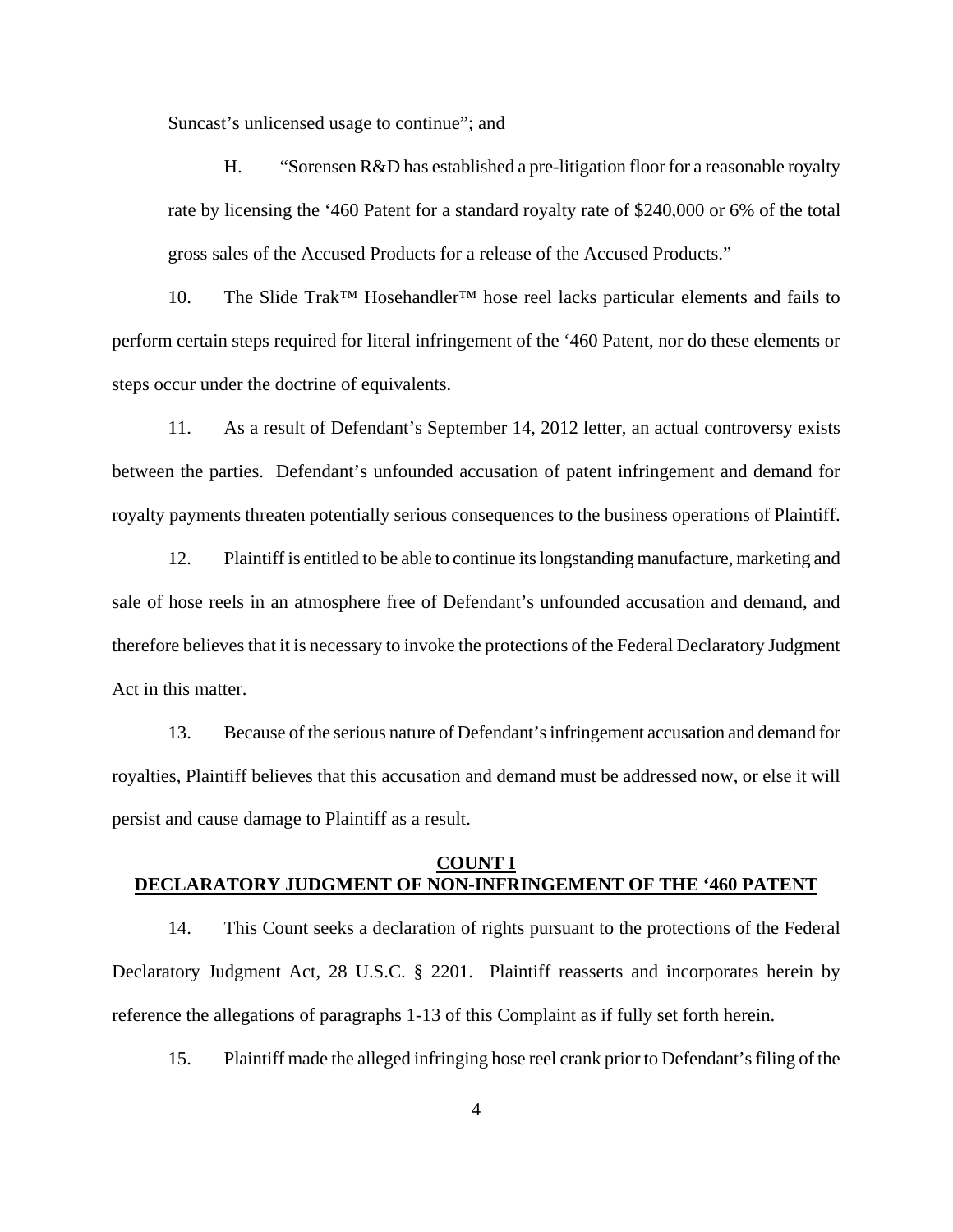application that became the '460 Patent.

16. Plaintiff has not made, used, offered to sell or sold or imported any products covered by any claim of the '460 Patent, nor manufactured any product according to the method of injection molding claimed therein.

17. Plaintiff has not contributorily infringed or induced the infringement of the '460 Patent.

18. Plaintiff is in need of, and entitled to, a judicial declaration that it has not directly or indirectly infringed the '460 Patent via its manufacture, marketing and sales of the Slide Trak™ Hosehandler™ hose reel, or any of its other products.

### **JURY DEMAND**

Plaintiff requests that all issues in this case be tried to a jury.

#### **PRAYER FOR RELIEF**

WHEREFORE, Plaintiff prays that this court enter judgment that:

A. Plaintiff has not committed any act of infringement of the '460 Patent with respect to the Slide Trak™ Hosehandler™, or any of its other products; and

B. Plaintiff be granted any such other relief as this Court deems appropriate.